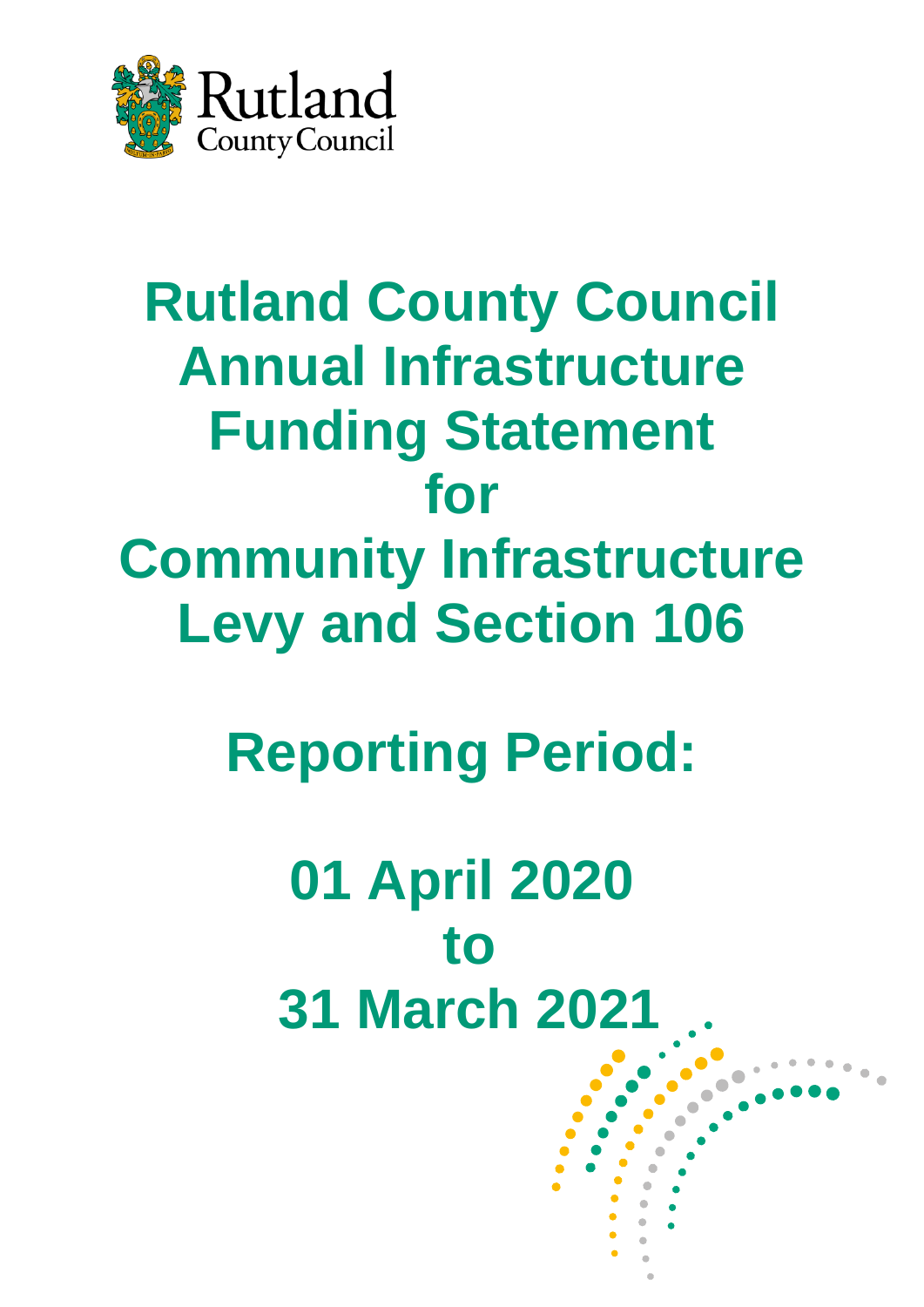## **Summary of document**

This Infrastructure Funding Statement is an annual report required to be published by 31<sup>st</sup> December each year on the Council's website. It provides a summary of the planning obligations both financial and non-financial relating to Section 106 Legal Agreements (S106) and a financial overview of the Community Infrastructure Levy (CIL) for the reporting period.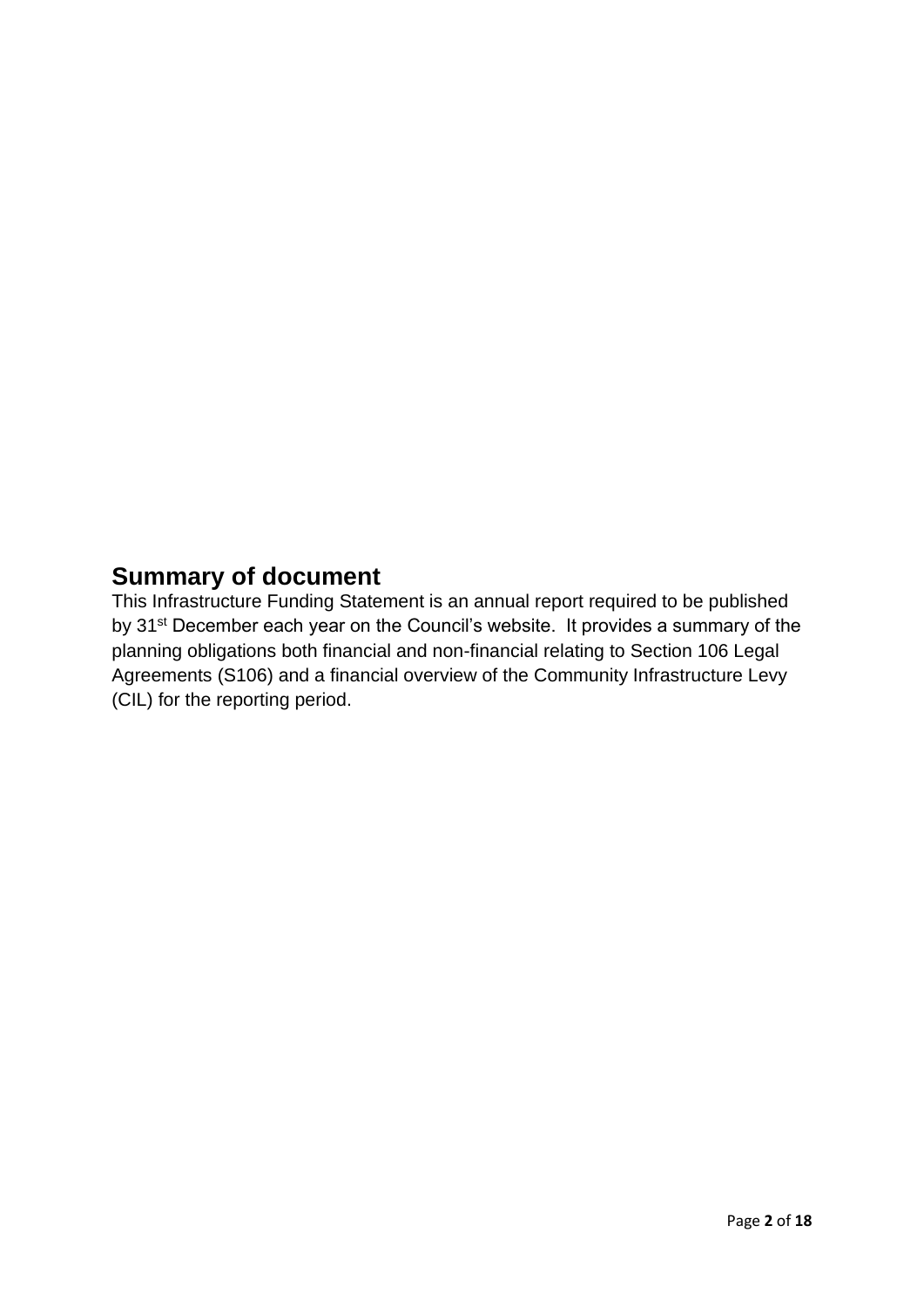## **Contents**

|     |                                                                  | Page |
|-----|------------------------------------------------------------------|------|
| 1.0 | Introduction                                                     | 4    |
| 2.0 | <b>Developer Contributions</b>                                   | 5    |
| 3.0 | Key headline data                                                | 8    |
| 4.0 | <b>CIL</b>                                                       | 8    |
| 5.0 | <b>S106 Contributions</b>                                        | 12   |
| 6.0 | S278 Agreements                                                  | 15   |
| 7.0 | Projects                                                         | 16   |
| 8.0 | Appendix A - interim prioritisation of strategic CIL expenditure | 18   |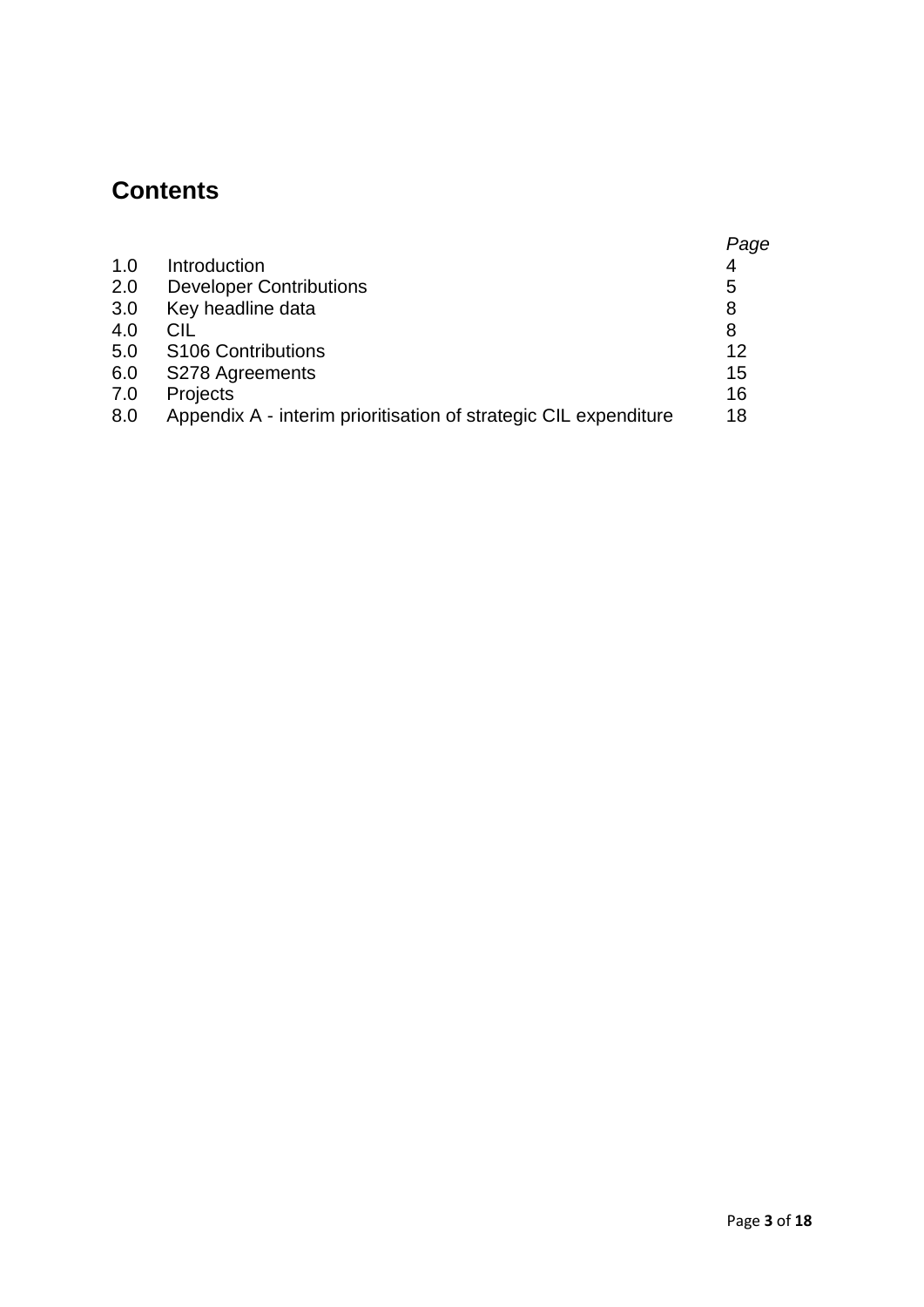## **1.0 INTRODUCTION**

- 1.1 This Infrastructure Funding Statement (IFS) is an annual report required to be published on the Council's website by December 31<sup>st</sup> each year, to provide a summary of the financial and non-financial developer contributions relating to Section 106 Legal Agreements (S106) and the Community Infrastructure Levy (CIL) within Rutland County Council for a given financial year. In addition we have also included information relating to highway works completed as part of new developments through Section 278 agreements (S278).
- 1.2 The 2020 IFS included in an appendix the list of infrastructure that was approved on 11 January 2016 by regulation 123 as part of the RCC CIL charging schedule. It was intended that this infrastructure would be reviewed as part of the process for adoption of a new local plan. However, in September 2021 Council determined to withdraw the submitted Local Plan and commence on the preparation of a new Local Plan for Rutland. An updated list of infrastructure projects will be prepared to coincide with the preparation of a new Local Plan, which is scheduled for submission in 2021 and adoption in 2025.
- 1.3 The 2020 IFS re recognised that it was logical to defer any spending of CIL the submitted until the Local Plan had been adopted.
- 1.4 Given the decision made to withdraw the Local Plan, then there is an imperative for the County Council to determine priorities and governance for determining the strategic element of CIL expenditure in the interim period pending the adoption of a new Local Plan. Work is ongoing to assess the likely CIL-liable development which will occur over the next 3 to 5 years, and the likely impact of this development on existing infrastructure.
- 1.5 A flow chart for the interim prioritisation of strategic CIL expenditure by the County Council is set out in Appendix A. This is based on good practice from other local authorities and will enable any spending to be focused on key infrastructure needs that will support identified growth in the interim period until the adoption of a new Local Plan. Initially, it is proposed that expenditure is focused on critical infrastructure that is necessary to unlock and enable development or is considered essential to mitigate the impact of development. Individual decisions on CIL expenditure are expected to require specific Cabinet approval.
- 1.6 The Council has taken part in the Planning Advisory Service (PAS) Stage 2 pilots for good governance for developer contributions. A final report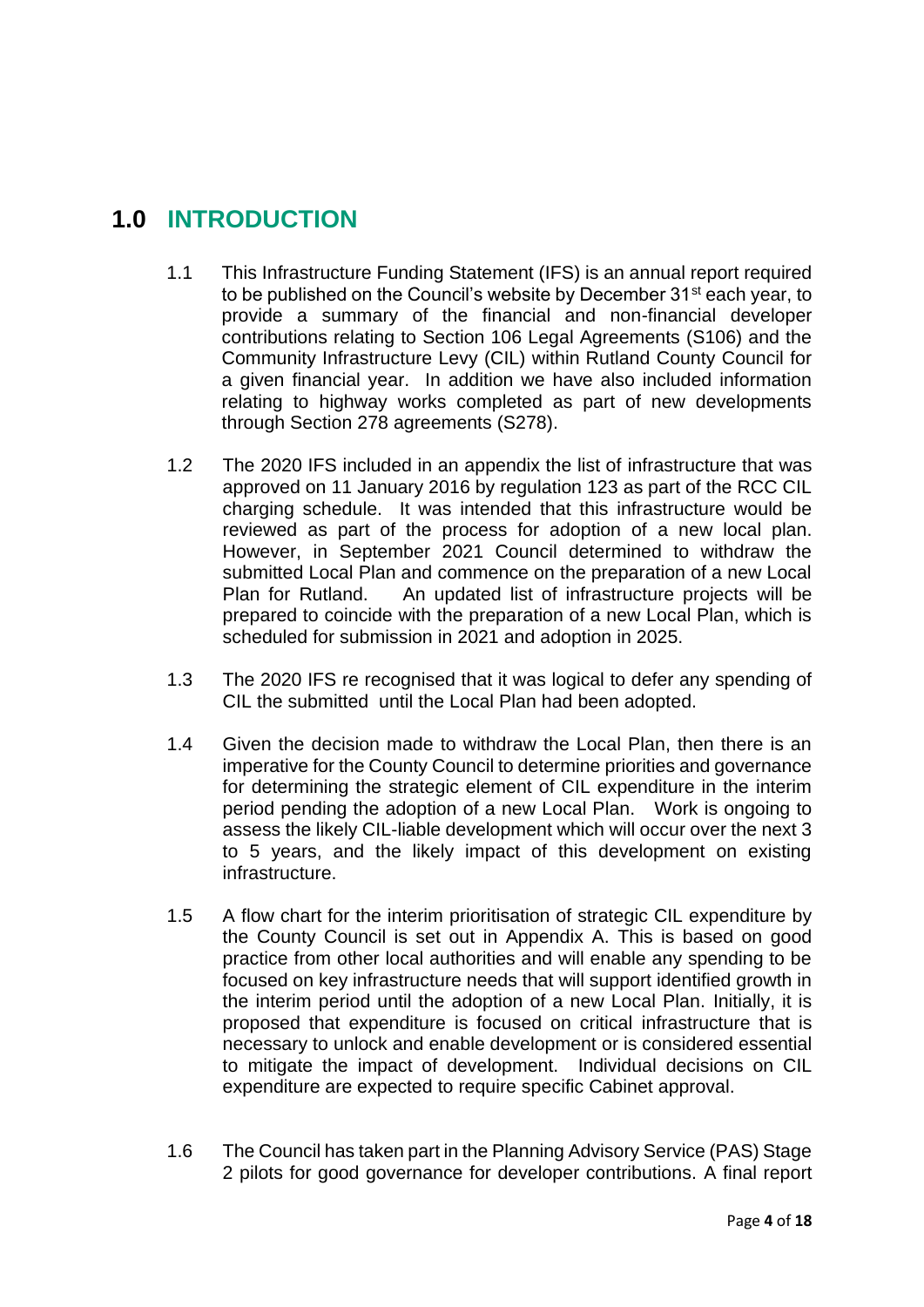from this study is expected, and it is intended that the outcome of this work will advise the Council on future governance for determining the strategic element of CIL expenditure.

- 1.7 CIL annual monitoring reports for the previous financial years are published on the Council's [website.](https://www.rutland.gov.uk/my-services/planning-and-building-control/planning/planning-policy/community-infrastructure-levy-cil/annual-monitoring-reports/)
- 1.8 Please note that data on developer contributions represents estimates at a given point in time and can be subject to change. However the data reported within this document is the most robust available at the time of publication.
- 1.9 Throughout the IFS there will be references to the follow definitions:
	- **Agreed**  Contributions that have been agreed with a signed legal document. Contributions may not have been collected/delivered and if the planning applications are not implemented, they will never be received.
	- **Received**  Contributions received, either non-monetary or monetary.
	- **Allocated**  Contributions that have been assigned to specific projects.
	- **Spent/Delivered** Monetary or non-monetary contributions that have been used as intended, either by spending the allocated funds or completing the contribution as agreed.
	- **The reported year** unless stated otherwise, this refers to the period 01/04/2020 – 31/03/2021

### **2.0 DEVELOPER CONTRIBUTIONS**

#### **Section 106 Planning Obligations**

- 2.1 Section 106 Agreements (S106) are legal agreements containing planning obligations which can be attached to a planning permission to mitigate the impact of a development.
- 2.2 Planning obligations assist in mitigating the impact of unacceptable development to make it acceptable in planning terms.

They must be:

- Necessary to make the development acceptable in planning terms;
- Directly related to the development; and
- Fairly and reasonably related in scale and kind to the development.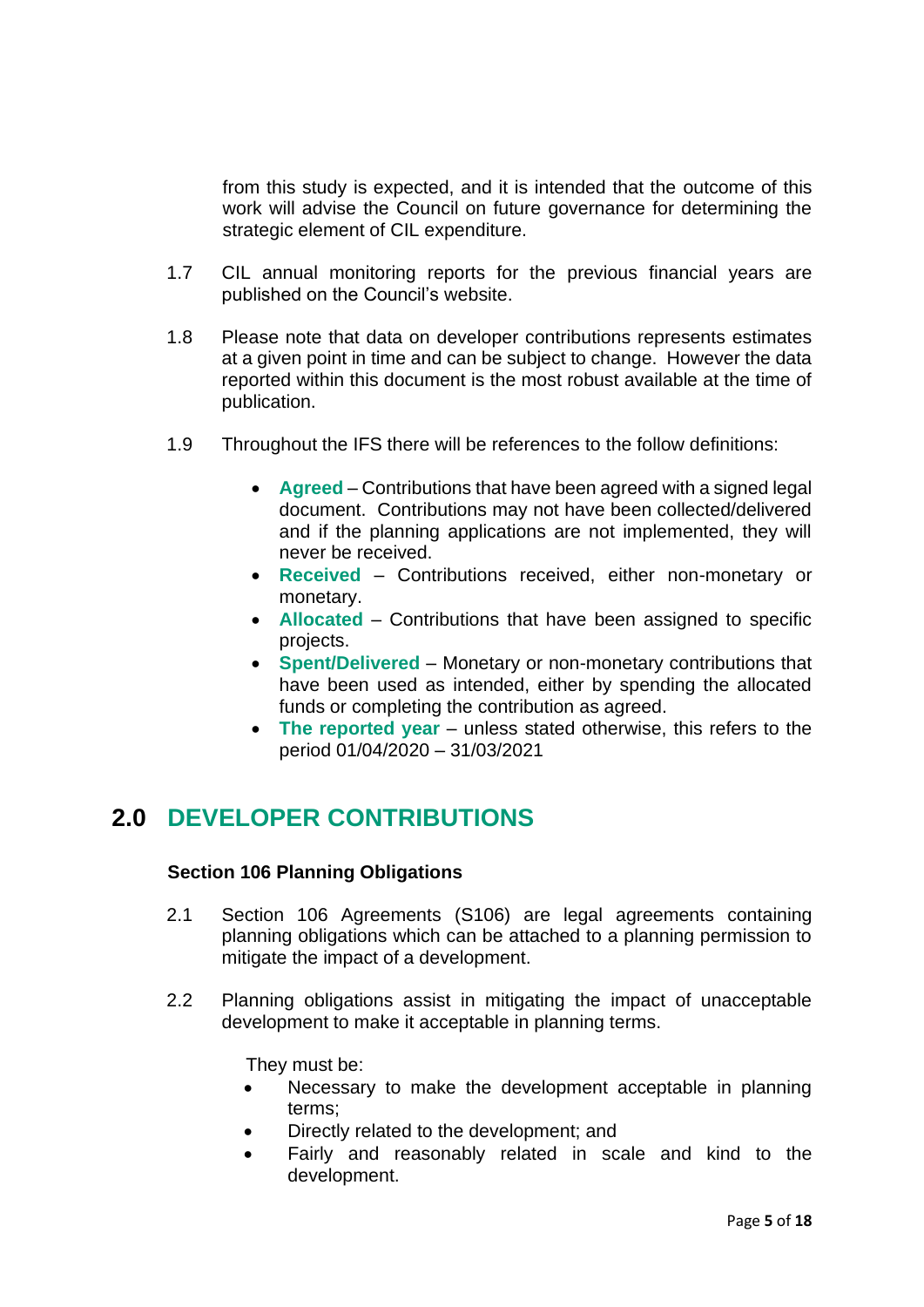- 2.3 For residential development CIL will largely replace off-site S106 financial obligations e.g. contributions towards off-site infrastructure such as sports provision or school places. The Council will continue to use S106 agreements to secure affordable housing from residential development and essential site specific mitigation from residential and other types of development to make them acceptable in planning terms. The Councils requirements for S106 planning obligations are set out in the Council's adopted [Core Strategy DPD](https://www.rutland.gov.uk/my-services/planning-and-building-control/planning/planning-policy/local-plan/) with additional guidance in the [Planning Obligations SPD and Cabinet Report No. 119/2016 \(21 June](https://www.rutland.gov.uk/my-services/planning-and-building-control/planning/planning-policy/supplementary-planning-documents-spd/)  [2016\)](https://www.rutland.gov.uk/my-services/planning-and-building-control/planning/planning-policy/supplementary-planning-documents-spd/)
- 2.4 S106 contributions can either be provided on-site, for example through the provision of affordable housing, or off-site in the form of financial payments or provision off-site.

#### **Community Infrastructure Levy (CIL)**

- 2.5 Rutland County Council formally adopted the Community Infrastructure Levy (CIL) Charging Schedule at its Full Council meeting on 11th January 2016. The Charging Schedule came into effect from 1st March 2016.
- 2.6 The amount of CIL payable is determined by the scale and type of development. Indexation is applied to the CIL rates on 1 January each year and published [Council's website.](https://www.rutland.gov.uk/my-services/planning-and-building-control/planning/planning-policy/community-infrastructure-levy-cil/https:/www.rutland.gov.uk/my-services/planning-and-building-control/planning/planning-policy/community-infrastructure-levy-cil/)
- 2.7 As required by the CIL regulations 121C CIL Rutland County Council will use CIL income to help deliver strategic infrastructure projects across the county - please refer to Annex A. CIL payments received by RCC are proportioned in accordance with the CIL regulations as follows;
	- Administration 5% of all CIL income is retained by RCC to pay for the systems and salaries of staff that manage CIL collection and spend processes
	- 15% of the CIL receipts collected as a result of development within a given town or parish area will be passed to the relevant Town or Parish Council (Neighbourhood CIL). Payments will be capped at £100 (indexed) per council tax dwelling per year.
	- For areas with an adopted Neighbourhood Development Plan the proportion to be passed to the Town/Parish Council (Neighbourhood CIL) is increased to 25% with no cap.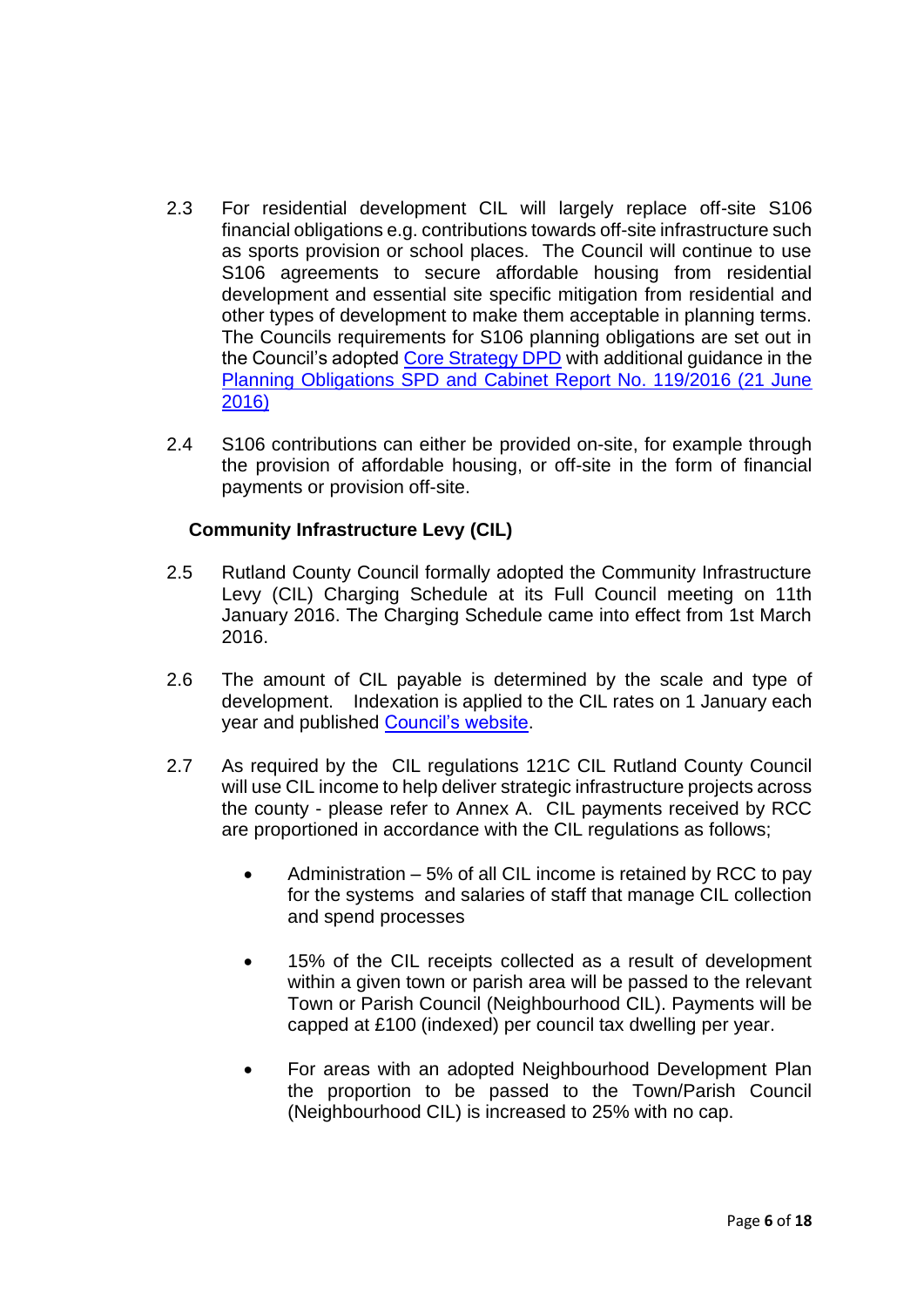- In areas with no Town/Parish Council, the 15% of CIL must be used by the Charging Authority to support development of the relevant area.
- 80% (or 70% if a neighbourhood plan is in place) of CIL is to be applied to strategic infrastructure.
- 2.8 A Town/Parish Council must use the CIL receipts passed to it to support the development of the Town/Parish area, or any part of that area as required by CIL regulation 59C, by funding:-
	- "The provision, improvement, replacement, operation or maintenance of infrastructure; or
	- Anything else that is concerned with addressing the demands that development places on an area.

#### **S278 Agreements**

2.9 S278 agreements under the Highways Act 1980 are legally binding agreements between the Local Authority and a third party. S278 agreements are required to make permanent alterations or improvements to a public highway including where works are required on the highway because a planning permission has been granted. As such, when a scheme is deemed to be of benefit to the public, the highway authority is able to enter into an agreement with an applicant.

#### **Forecasting**

2.10 National guidance suggests that councils should consider reporting on estimated future income where possible. Detailed information was not available at the time of writing this report however work is currently underway to create a trajectory of development in the interim period until a new Local Plan is in place to enable the forecasting of developer contributions within future versions of the IFS.

#### **Future spend of Developer Contributions**

2.11 S106 contributions must be spent in accordance with the terms of the legal agreement. This is likely to include but not be limited to the provision of affordable housing, highway safety schemes, improvements to community and recreation facilities, heath care facilities and provision or improvement of education facilities. Please note that as the Council adopted CIL in March 2016 the number of S106 agreements that the Council enter into in respect of financial contributions has reduced significantly.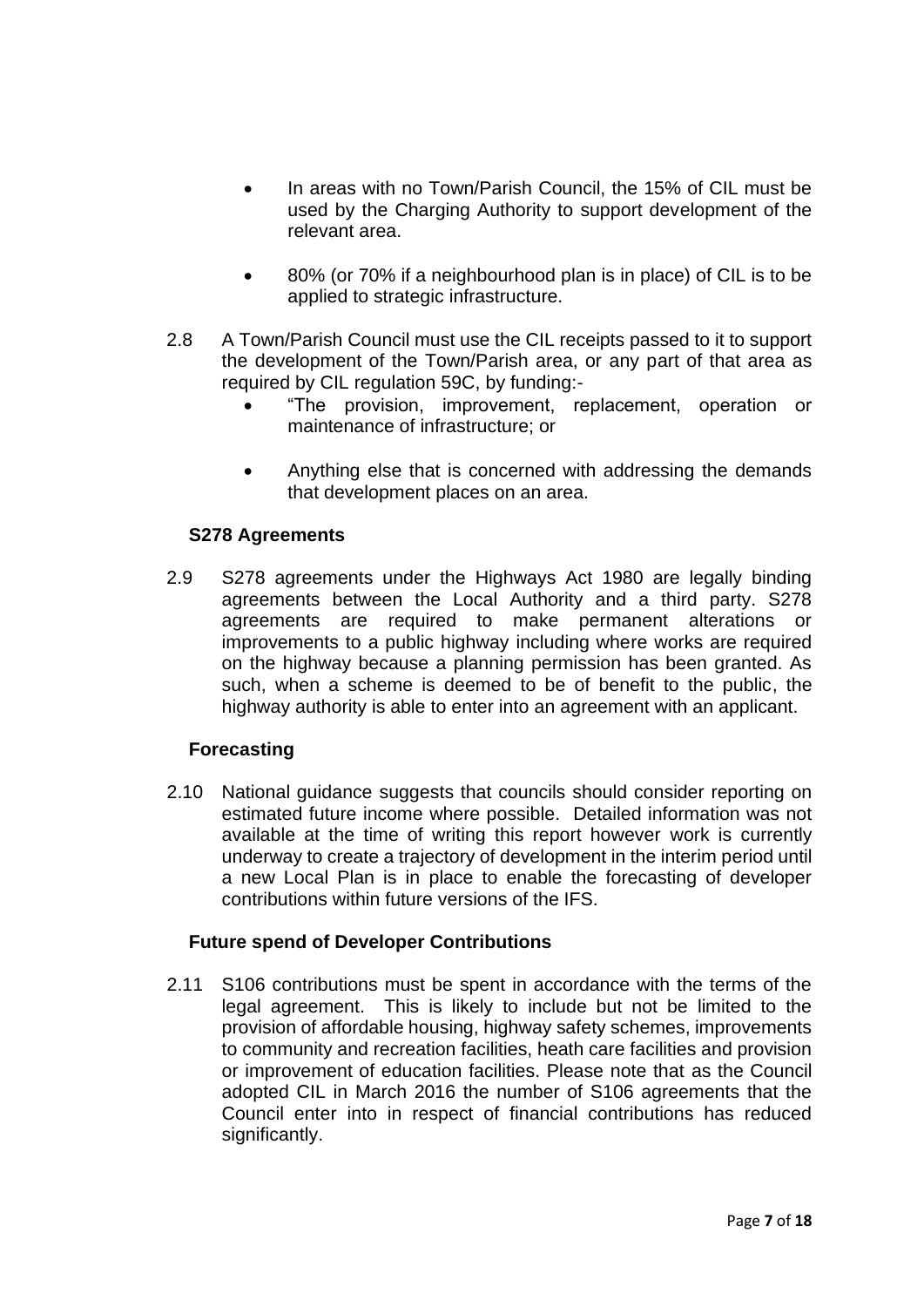2.12 As set out in paragraph 1.7 above, the governance process of both CIL/S106 is currently under review. The Council has taken part in the Planning Advisory Service (PAS) Stage 2 pilots for good governance for developer contributions. The outcome of this work will advise the Council on future governance for determining the strategic element of CIL expenditure.

## **3.0 KEY HEADLINE DATA**

| 3.1                                                                 |                                                               |                                                                       |               |
|---------------------------------------------------------------------|---------------------------------------------------------------|-----------------------------------------------------------------------|---------------|
| S106 Agreements 2020/2021                                           |                                                               | Community Infrastructure levy<br>2020/2021                            |               |
| Total S106<br>Contributions<br>collected                            | £32,637.77                                                    | <b>Total CIL collected</b>                                            | £391,550.30   |
| Total S106<br>contributions<br>spent                                | £243,277.42                                                   | <b>Total CIL</b><br>expenditure                                       | £83,038.19    |
| Total S106<br>contributions<br>remaining to be<br>spent on projects | £3,163,609.96*<br>*includes<br>£437,379.00<br>maintenance sum | <b>Total CIL</b><br>remaining to be<br>spent on strategic<br>projects | £1,786,464.23 |

## **4.0 COMMUNITY INFRASTRUCTURE LEVY (CIL) CONTRIBUTIONS**

- 4.1 The total value of demand notices issued in the reported period is **£97,305.98.** This value is of demand notices issued within the reported period that have not been suspended or superseded by new demand notices outside of the reported period.
- 4.2 The total amount of CIL collected within the reported period totals **£391,550.30.**
- 4.3 The amount of CIL collected prior to the reported period totals **£2,012,692.13.** There has been no land or infrastructure given in kind during the reported year.

| $\blacksquare$ Type<br><b>Received</b> |               | <b>Unallocated</b> |
|----------------------------------------|---------------|--------------------|
| ∣ Cash                                 | £2,012,692.13 | £1,403,586.16      |

4.4 The total amount of CIL collected prior to the reported period and which have been allocated in the reported period in relation to cash received is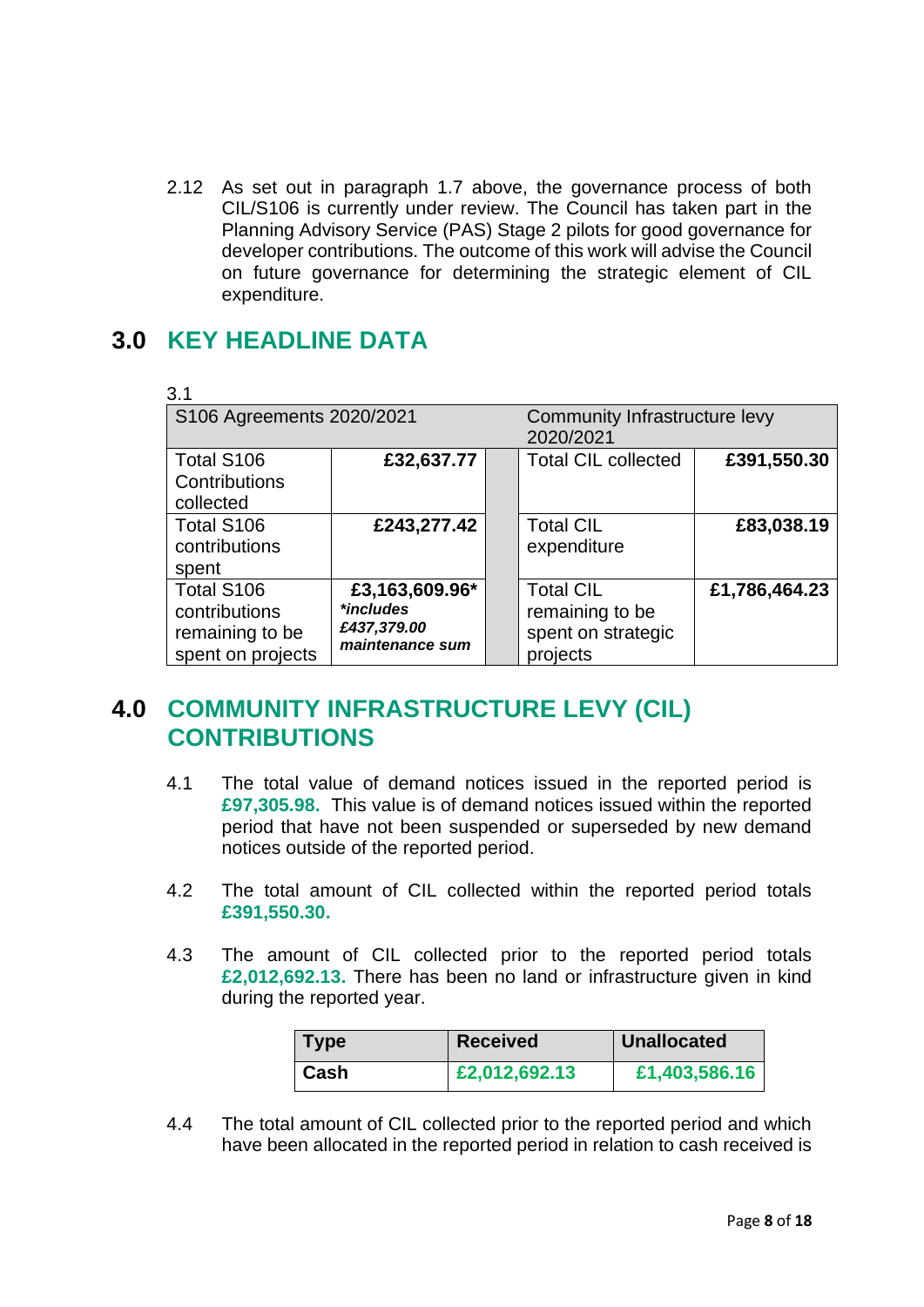**£507,749.46** There has been no land or infrastructure in kind collected prior to the reported year.

4.5 The total CIL expenditure recorded for the reported period is as follows:

| Type                  | <b>Expenditure</b> |
|-----------------------|--------------------|
| <b>Admin CIL</b>      | £19,577.52         |
| Neighbourhood<br>CIL  | £49,914.31         |
| <b>Other CIL Cash</b> | £13,546.36         |
| <b>Total Value</b>    | £83,038.19         |

4.6 The total amount of CIL allocated and not spent during the reported period is as follows, this does not include allocations made within the reported year that have been fully spent:

| <b>Type</b>              | <b>Allocated</b> | <b>Spent</b> | Remaining  |
|--------------------------|------------------|--------------|------------|
| <b>Admin CIL</b>         | £19,577.52       | £19,577.52   | £0.00      |
| <b>Neighbourhood CIL</b> | £69,882.63       | £1,774.38    | £68,108.25 |
| <b>Other CIL Cash</b>    | £13,546.36       | £13,546.36   | £0.00      |

4.7 The items of infrastructure on which CIL has been spent within the reported year, and the amount of CIL spent on each item is as follows:

| Infrastructure     | Date          | Amount     | <b>Spend Description</b> |
|--------------------|---------------|------------|--------------------------|
| <b>CCG East</b>    | 31 March 2021 | £13,546.36 | Expansion of             |
| Leicestershire     |               |            | Empingham                |
| and Rutland        |               |            | Surgery                  |
| <b>Third Party</b> |               |            |                          |
| Spend)             |               |            |                          |

4.8

The amount of CIL collected towards administration expenses is **£19,577.52**.This was 5% of the total CIL receipts collected **(£391,550.30)** in the reported period.

Rutland County Council has set a collection percentage of 5.00%. The percentage taken may differ due to Land payments (including payments in kind and infrastructure payments) not being allocated to administration expenses, Surcharges and Late Payment Interest not being split with Neighbourhood Areas.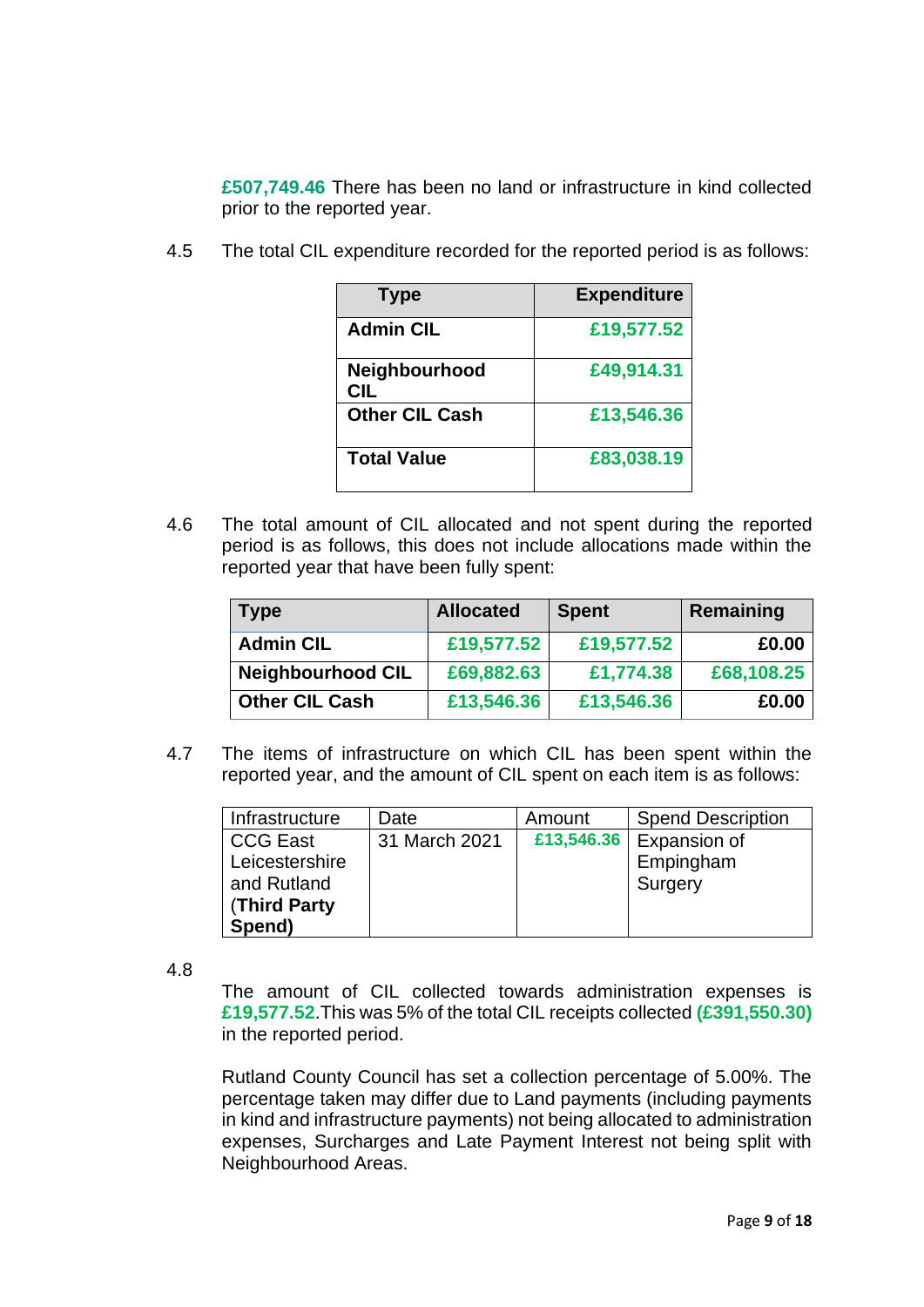The amount of CIL spent on administration expenses during the reported year was **£19,577.52**. This was 5% of the total CIL collected within the reported year.

It should be noted that administrative costs include IT hardware/software, legal costs, training costs and staff salaries.

 There has been no CIL allocated within the reported year which has not been spent.

4.9 The total amount of CIL passed to a Town or Parish Council under Regulation 59A are as follows:

| <b>Town/Parish</b>     | <b>Date</b>       | <b>Amount Passed</b> |
|------------------------|-------------------|----------------------|
| <b>Council</b>         |                   |                      |
| <b>Caldecott</b>       | 30 September 2020 | £669.23              |
| <b>Caldecott</b>       | 31 March 2021     | £669.23              |
| <b>Edith Weston</b>    | 30 September 2020 | £367.02              |
| <b>Edith Weston</b>    | 31 March 2021     | £3,303.14            |
| Essendine              | 31 March 2021     | £210.00              |
| <b>Great Casterton</b> | 30 September 2020 | £5,322.68            |
| <b>Great Casterton</b> | 31 March 2021     | £5,322.68            |
| Greetham               | 30 September 2020 | £1,105.15            |
| <b>North Luffenham</b> | 31 March 2021     | £8,944.38            |
| <b>Oakham</b>          | 30 September 2020 | £750.00              |
| <b>Oakham</b>          | 31 March 2021     | £1,322.49            |
| <b>Ridlington</b>      | 30 September 2020 | £257.87              |
| Uppingham              | 31 March 2021     | £40,654.46           |
| Whissendine            | 31 March 2021     | £984.30              |
|                        | Total             | £69,882.63           |

Payments are transferred to local councils twice a year in April and October. Therefore payments collected between the dates of 1 October to 31 March of each year are passed to local councils in the following financial year. The CIL Regulations provide further information on how Town/Parish Councils should spend and monitor their allocations of CIL. The Regulations state that if Town/Parish Councils have not spent their CIL allocations made to them within five years of receipt, Rutland County Council can ask for the monies to be returned to the strategic pot. Please refer to the Town and Parish Council Annual Monitoring Reports on the [Council's website.](https://www.rutland.gov.uk/my-services/planning-and-building-control/planning/planning-policy/community-infrastructure-levy-cil/annual-monitoring-reports/)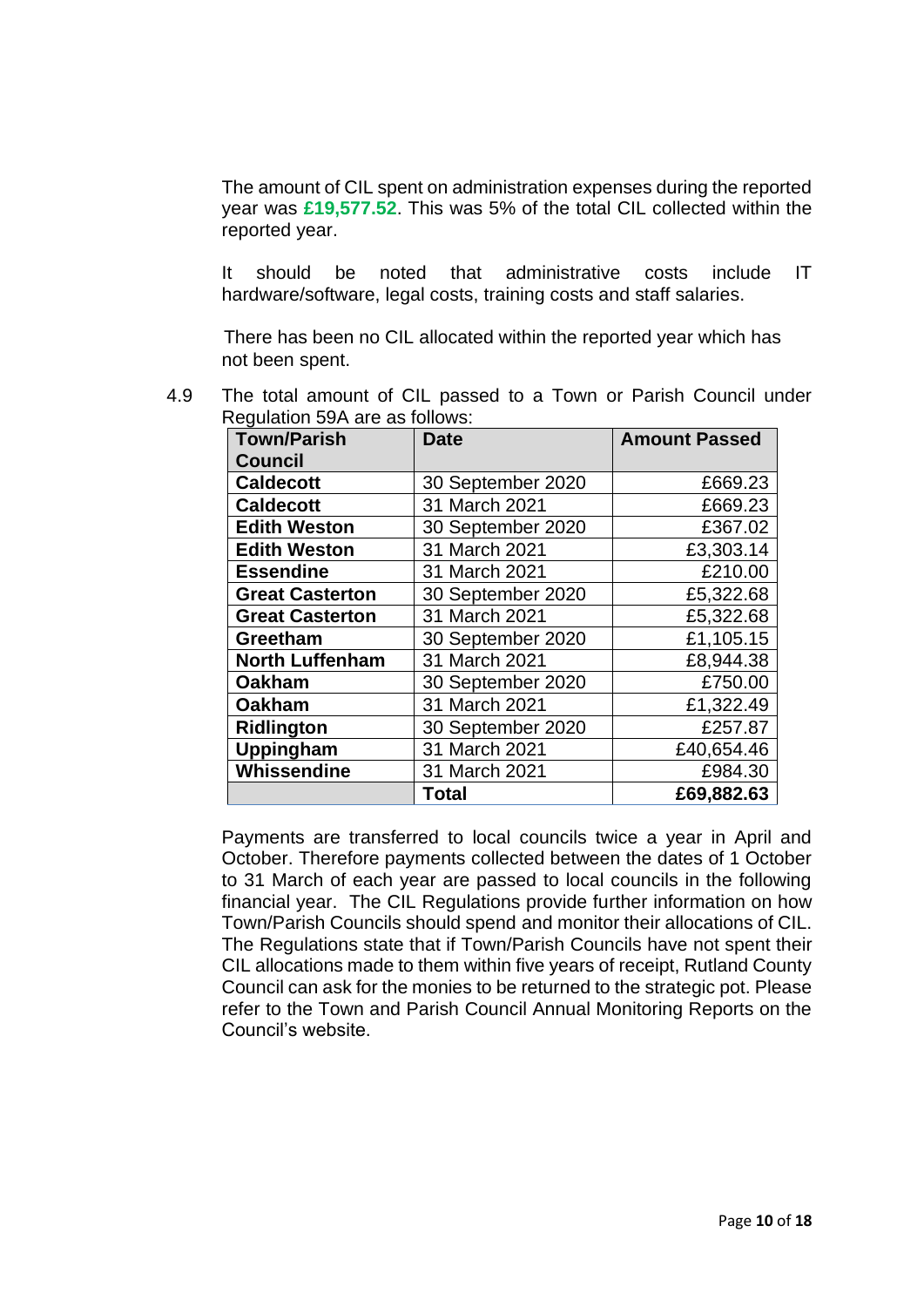4.10 The following spends within the reported year have been passed to a third party to spend on the provision, improvement, replacement, operation or maintenance of infrastructure under Regulation 59(4):

| Infrastructure     | Date          | Amount     | <b>Spend Description</b> |
|--------------------|---------------|------------|--------------------------|
| <b>CCG East</b>    | 31 March 2021 | £13,546.36 | Expansion of             |
| Leicestershire     |               |            | Empingham                |
| and Rutland        |               |            | Surgery                  |
| <b>Third Party</b> |               |            |                          |
| Spend)             |               |            |                          |

- 4.11 The amount of CIL collected, not assigned for Neighbourhood CIL or CIL Administration, for the reported year and that had not been spent is **£281,521.98.**
- 4.12 The amount of CIL collected, not assigned for Neighbourhood CIL or CIL Administration, from 01 March 2016 to the end of the reported year that had not been spent is **£1,786,464.23.**
- 4.13 Regulation 59E relates to CIL monies received by a Town and Parish Councils that has not been spent within 5 years of receipt, or has been spent but not in accordance with the regulations.
- 4.14 Regulation 59F relates to CIL monies received in areas which do not have local councils (i.e. Parish or Town Councils).
- 4.15 There has been no receipts or expenditure where regulations 59E and apply in the reported year.
- 4.16 The Council did not serve any notices in accordance with Regulation 59E of the CIL regulations in the reported year.
- 4.17 The amount CIL collected and that had not been spent under Regulations 59E and 59F during the reported year are as follows:

| $\mathsf{Type}$       | <b>Retained</b> |
|-----------------------|-----------------|
| <b>Regulation 59E</b> | £0.00           |
| <b>Regulation 59F</b> | £7,021.84       |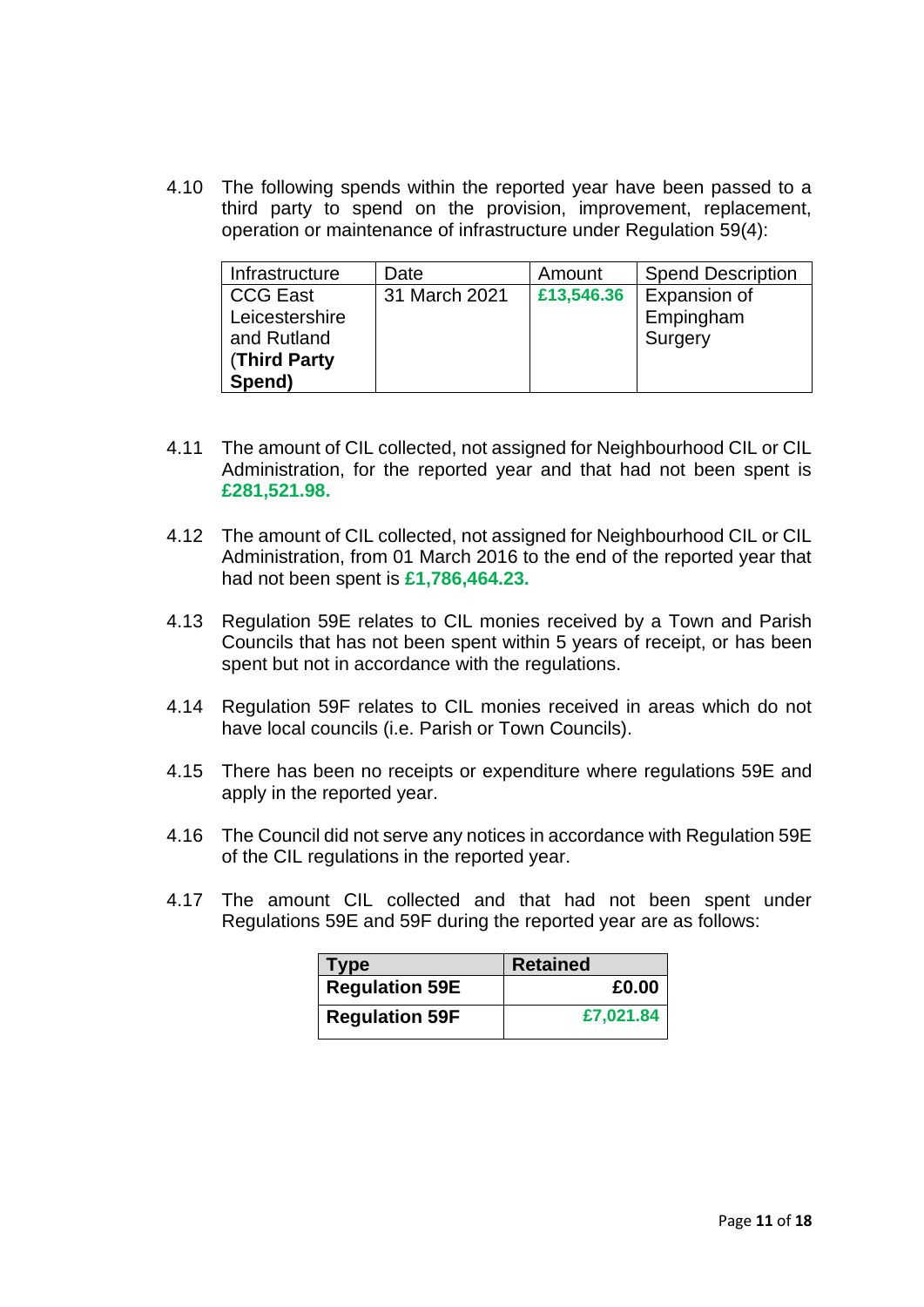4.18 The amount of CIL collected from 01 March 2016 to the end of the reported year under Regulations 59E and 59F that has not been spent is as follows:

| <b>Type</b>           | <b>Retained</b> |
|-----------------------|-----------------|
| <b>Regulation 59E</b> | £0.00           |
| <b>Regulation 59F</b> | £8,671.84       |

### **5.0 S106 CONTRIBUTIONS**

- 5.1 The total amount of money to be provided under any planning obligations which were entered during the reported year is **£1,000.00.** This figure does not consider indexation (inflation/deflation) that may be applied when the money becomes due.
- 5.2 The total amount of money received from planning obligations during the reported year was **£32,637.77.**
- 5.3 The total amount of money received prior to the reported year that has not been allocated is **£1,499,827.84.**
- 5.4 During the reported year the following non-monetary contributions have been agreed under planning obligations:
	- The total number of affordable housing units to be provided is **4 plus a potential of 23 additional affordable housing units**. Please note the potential number of affordable housing units is subject to change and will be determined by the total number of dwellings submitted on a Reserved Matters planning application.
	- There have been no education provisions either on-site or off-site agreed during the reported year.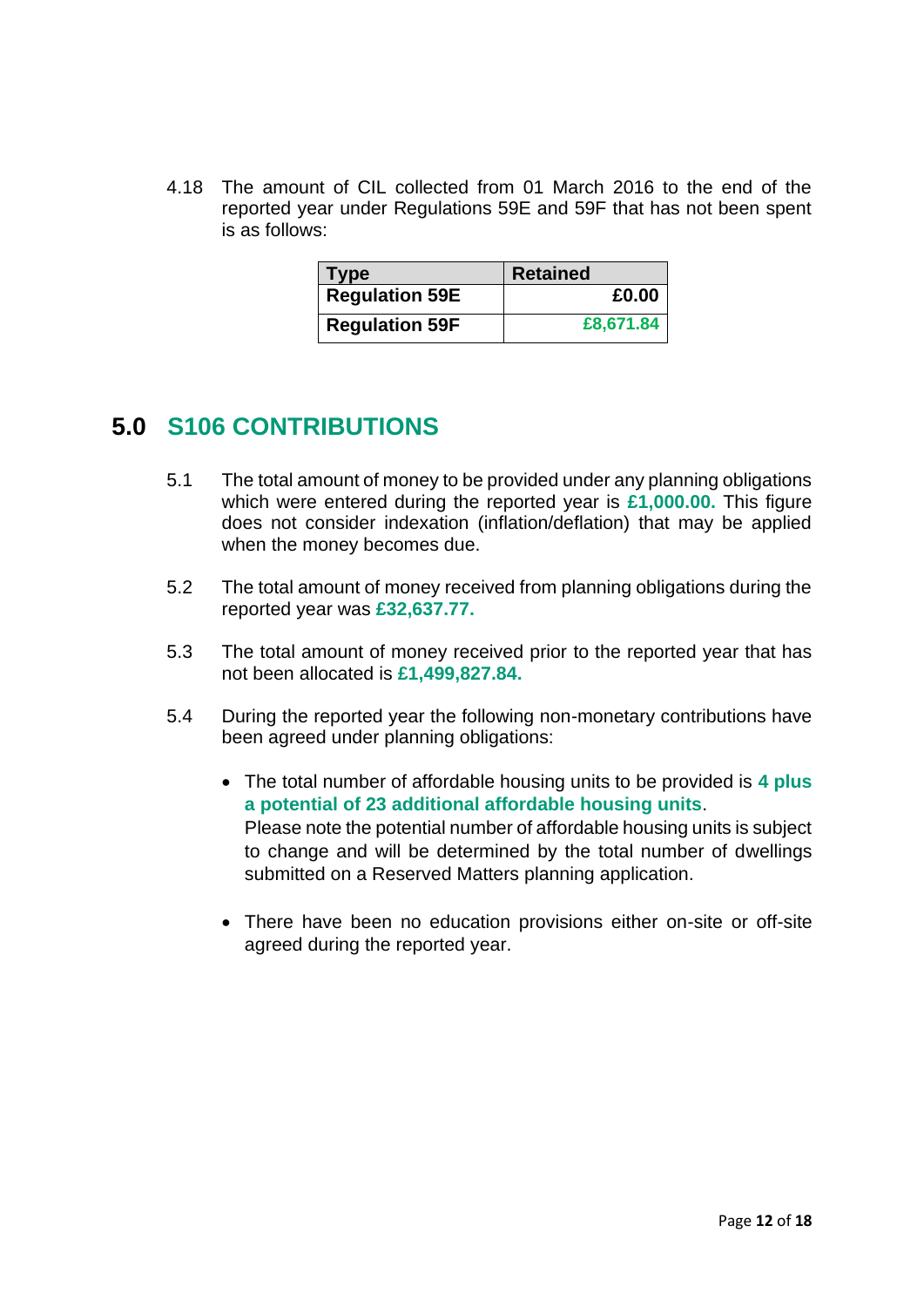| <b>Covenant</b><br><b>Type/Service</b>      | <b>Deed Signed</b> | <b>Planning</b><br><b>Application</b> |
|---------------------------------------------|--------------------|---------------------------------------|
| <b>Affordable</b>                           | 25/08/2020         | 2019/0469/FUL                         |
| <b>Housing On-Site</b><br><b>Affordable</b> | 19/08/2020         | 2019/1228/OUT                         |
| <b>Housing On-Site</b>                      |                    |                                       |
| <b>Public Open</b>                          | 19/08/2020         | 2019/1228/OUT                         |
| <b>Space/Recreation</b>                     |                    |                                       |
| <b>Sport and Leisure</b>                    |                    |                                       |
| Highways<br>and                             | 01/09/2020         | 2019/0433/FUL                         |
| <b>Transportation</b>                       |                    |                                       |
| <b>Affordable</b>                           | 11/02/2021         | 2019/0525/OUT                         |
| <b>Housing On-Site</b>                      |                    |                                       |
| <b>Affordable</b>                           | 19/08/2020         | 2019/1228/OUT                         |
| <b>Housing On-Site</b>                      |                    |                                       |

- 5.5 The total amount of money from planning obligations allocated towards infrastructure during the reported year was **£1,085,839.59**. Of this amount **£842,562.17.00** was not spent during the reported year**.**
- 5.6 The total amount of money from planning obligations spent during the reported year was **£243,277.42**. Of this amount **£118,520.27** was spent by a third party on behalf of Rutland County Council.
- 5.7 The following items have had money allocated towards them during the reported year with unspent allocations:

| <b>Infrastructure</b>       | <b>Allocated</b> | Date<br><b>Allocated</b> | <b>Unspent</b> |
|-----------------------------|------------------|--------------------------|----------------|
| <b>Barleythorpe Road</b>    | £3,196.38        | 12/06/2020               | £3,196.38      |
| <b>Car Park</b>             |                  |                          |                |
| <b>Rutland Hopper Bus</b>   | £67,768.00       | 12/06/2020               | £33,168.00     |
| <b>Service</b>              |                  |                          |                |
| <b>Great Casterton</b>      | £43,000.00       | 12/06/2020               | £43,000.00     |
| <b>Primary Extension-</b>   |                  |                          |                |
| <b>Third Party Spend</b>    |                  |                          |                |
| <b>Rutland 'Open for</b>    | £27,669.78       | 15/09/2020               | £27,669.78     |
| <b>Visitors' Campaign</b>   |                  |                          |                |
| <b>Affordable Housing -</b> | £605,528.00      | 20/01/2021               | £605,528.00    |
| <b>Brooke Road</b>          |                  |                          |                |
| <b>Affordable Housing -</b> | £80,000.01       | 01/12/2020               | £80,000.01     |
| Derwent Drive Oakham        |                  |                          |                |
| <b>Affordable Housing -</b> | £50,000.00       | 01/12/2020               | £50,000.00     |
| Cottesmore Road,            |                  |                          |                |
| Uppingham                   |                  |                          |                |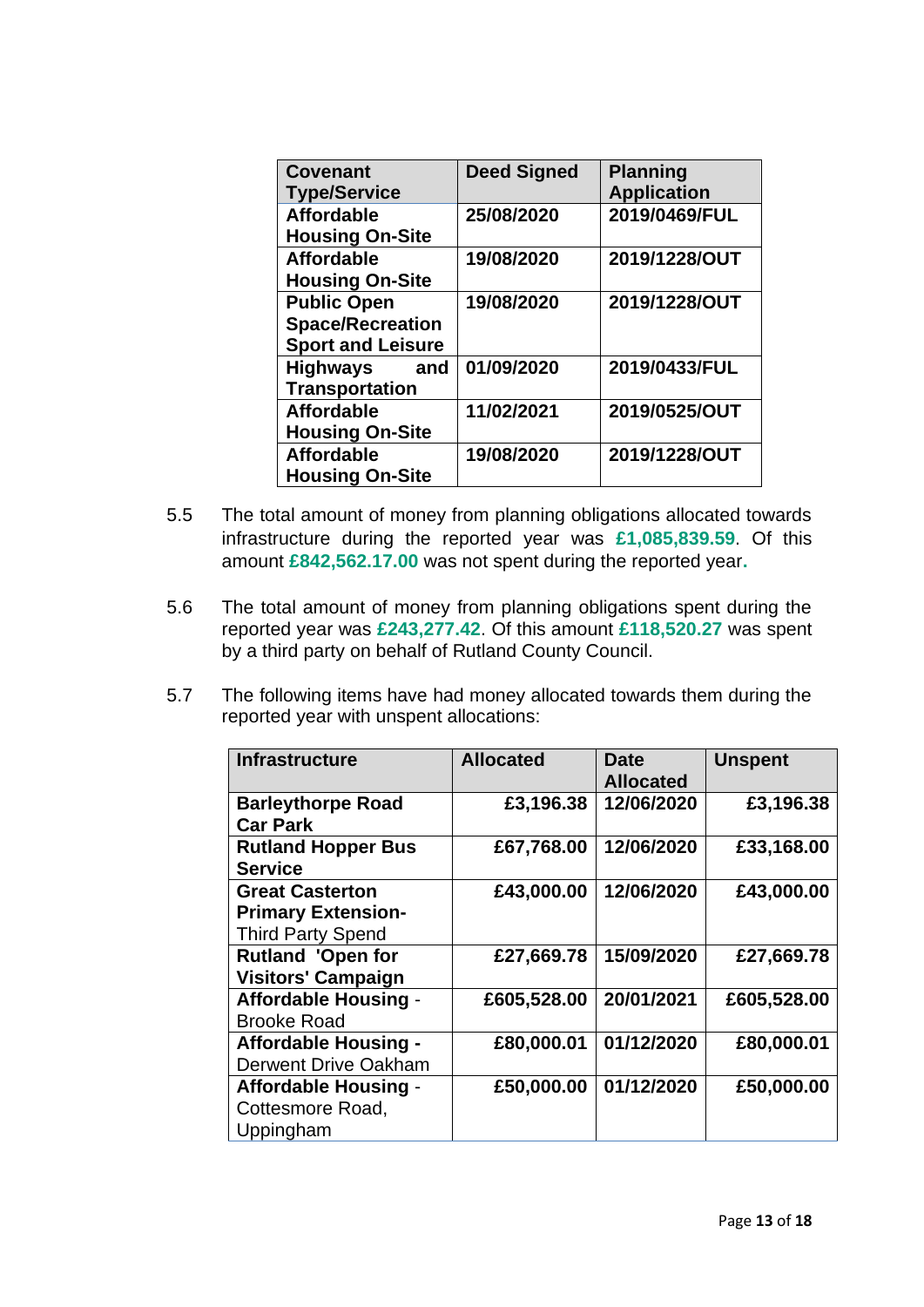5.8 The items of infrastructure that planning obligation money has been spent on and the amount spent are as follows:

| <b>Infrastructure</b>                                                               | <b>Spent</b> | <b>Date</b><br><b>Spent</b> | <b>Spend Description</b>                                                                                                                                                              |
|-------------------------------------------------------------------------------------|--------------|-----------------------------|---------------------------------------------------------------------------------------------------------------------------------------------------------------------------------------|
| <b>Affordable</b><br><b>Housing</b>                                                 | £8,885.92    | 31/03/2021                  | <b>Extension to existing</b><br>property to provide<br>larger accommodation.                                                                                                          |
| Leicestershire<br><b>Fire and Rescue</b>                                            | £7,933.63    | 29/04/2020                  | <b>Maintenance of Fire</b><br><b>Hydrants</b><br>* includes third party<br>spend                                                                                                      |
| <b>Rutland Hopper</b><br><b>Bus Service</b>                                         | £34,600.00   | 31/03/2021                  | <b>Oakham Hopper Bus</b><br><b>Service</b>                                                                                                                                            |
| <b>Greetham Tennis</b><br><b>Courts</b><br><b>Refurbishment</b>                     | £20,411.00   | 31/03/2021                  | <b>Refurbishment of</b><br><b>Greetham Tennis</b><br><b>Courts</b><br>*Includes Third Party<br>spending                                                                               |
| <b>North Luffenham</b><br><b>Civic Amenity</b><br><b>Waste Site</b>                 | £27,506.81   | 31/03/2021                  | <b>Automatic Number</b><br><b>Plate Recognition</b><br>system upgraded and<br>construction of new<br>egress from North<br><b>Luffenham Household</b><br><b>Waste Recycling Centre</b> |
| <b>Replacement of</b><br><b>Parking Pay and</b><br><b>Display machines</b><br>(PDM) | £28,897.00   | 31/03/2021                  | Replacement of pay and<br>display car parking<br>machines                                                                                                                             |
| <b>CCG East</b><br>Leicestershire<br>and Rutland                                    | £90,175.64   | 31/03/2021                  | <b>Empingham Surgery</b><br><b>Expansion</b><br>*Includes Third Party<br>spending                                                                                                     |
| <b>North Luffenham</b><br><b>Community</b><br><b>Centre</b><br><b>Refurbishment</b> | £24,867.42   | 31/03/2021                  | <b>North Luffenham village</b><br>hall refurbishment                                                                                                                                  |
| <b>Total Spent</b>                                                                  | £243,277.42  |                             |                                                                                                                                                                                       |

- 5.9 There was no S106 money spent on repaying money borrowed in the reported year.
- 5.10 The Council did not request any S106 monitoring fees in the reported year. Our policy for collecting S106 monitoring fees is currently under review and we will consider the introduction of S106 monitoring fees,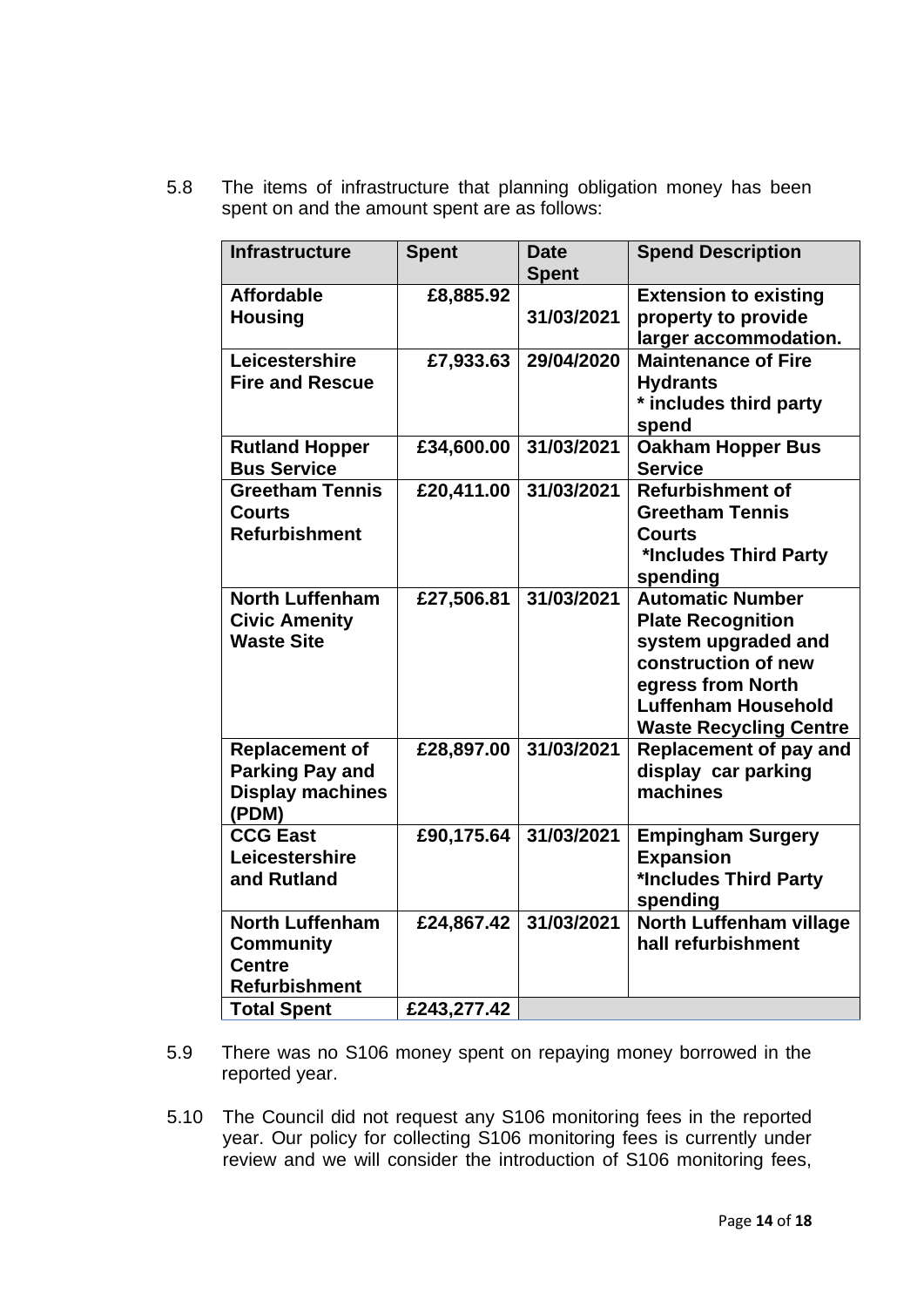where possible and appropriate, as part of the Council's annual budget setting process.

5.11 The total amount of money retained at the end of the reported year is **£3,163,609.96**. Of this amount retained an amount of **£437,379.00** has been retained for long term maintenance e.g. maintaining public open space.

Please refer to the table below for a breakdown of the retained maintenance amount.

| <b>Description</b>                         | <b>Amount</b> |
|--------------------------------------------|---------------|
| Total collected for long term              | £00.00        |
| maintenance in the reported year           |               |
| <b>Total allocated towards maintenance</b> | £36,000.00    |
| <b>Total spent on maintenance</b>          | £00,000.00    |

5.12 S106 contributions are received for specific infrastructure or service requirements generated by the related development. Please note therefore that S106 monies shown as remaining can normally only be used in line with the agreement entered into. Information on the individual Section 106 agreements entered into with the developer can be found on the [Rutland County Council Planning Public Access](https://publicaccess.rutland.gov.uk/online-applications/) using the planning application reference number.

### **6.0 S278 AGREEMENTS**

6.1 The following agreements were entered into during the reported year in respect to Highways Agreements under Section 278 of the Highways Act 1980.

| <b>Planning</b><br><b>Application</b> | <b>Location</b>                                   | <b>Summary of</b><br>S278 works                                                                     | <b>Cost</b> |
|---------------------------------------|---------------------------------------------------|-----------------------------------------------------------------------------------------------------|-------------|
| N/A                                   | Leicester Road,<br><b>Uppingham</b>               | New footpath to<br>link 2 x                                                                         | £7,766.18   |
|                                       |                                                   | Uppingham<br>School<br>entrances                                                                    |             |
| 2019/0614/FUL                         | <b>Land off Land</b><br>End Way,<br><b>Oakham</b> | New vehicular<br>access off<br>Lands End Way<br>and pedestrian<br>refuge island on<br>Lands End Way | £11,541.41  |

6.2 There was no infrastructure provided under a S278 highway agreement was provided during the reported year.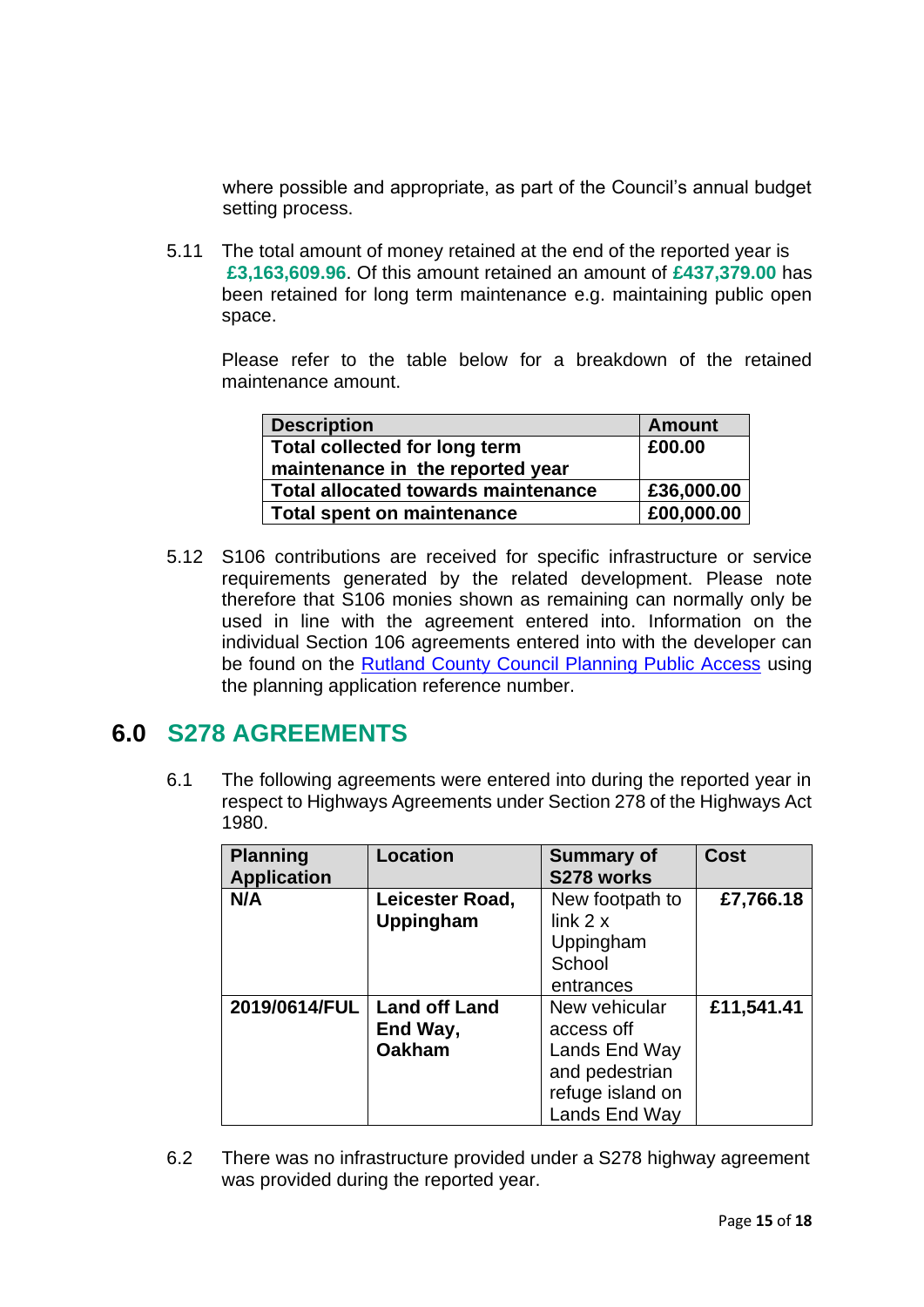## **7.0 Projects**





*S106 funds were used to upgrade the Automatic Number Plate Recognition system and the construction of new egress at North Luffenham Household Waste Recycling Centre. This enabled the site to operate as a one way system which was particularly helpful during the COVID pandemic and has improved the traffic flow making it more efficient and safe for both site users and staff.*





*S106 contributions enabled Greetham Parish Council to improve Greetham community facilities by the refurbishment of the tennis courts.* 





*CIL Neighbourhood funds were used by Barleythorpe Parish Council to install a defibrillator at The Old Buttercross Pub, Panniers Way, Oakham.*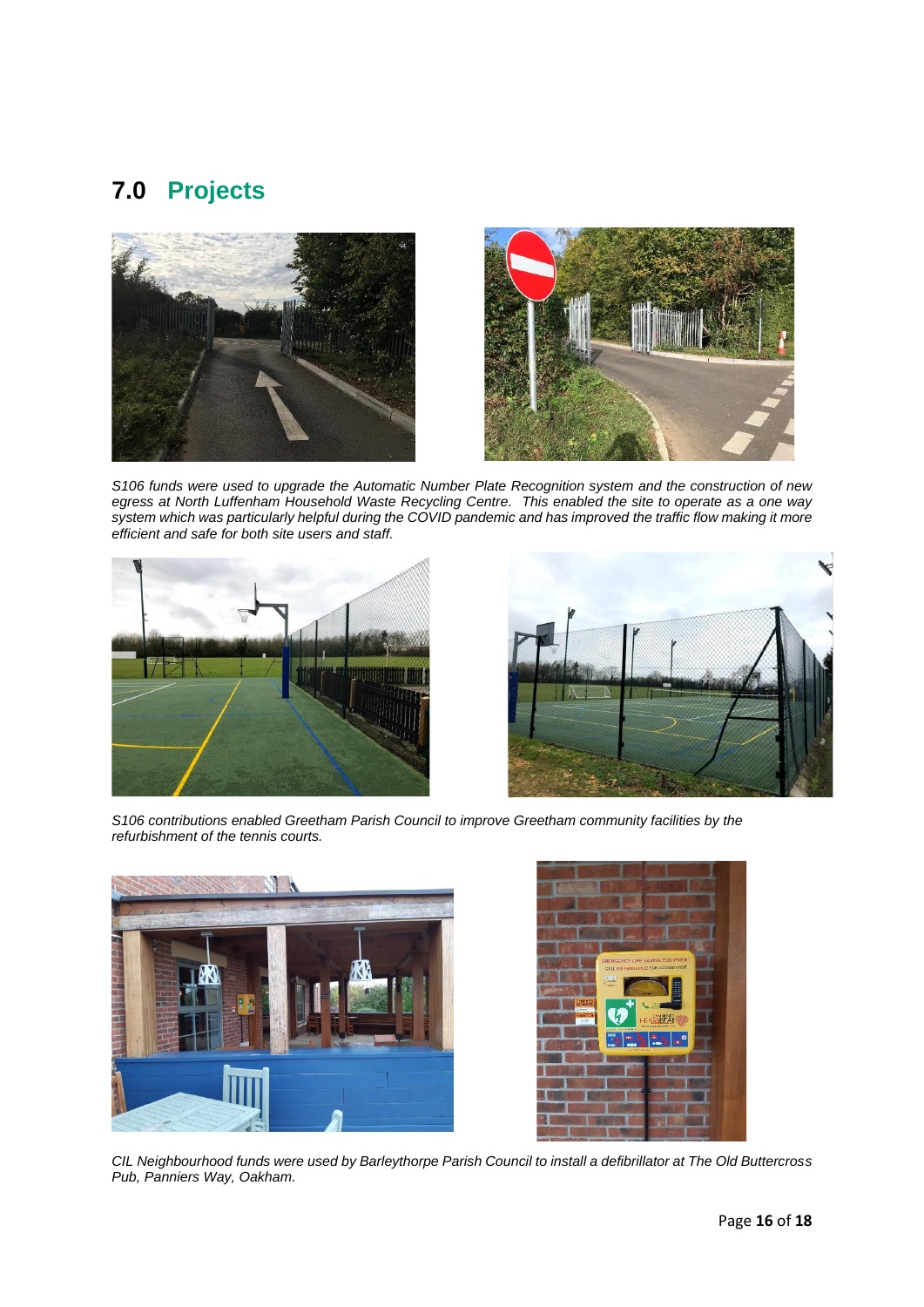

*CIL Neighbourhood funds used by Uppingham Town Council to provide new play equipment at Tod's Piece, Uppingham.*